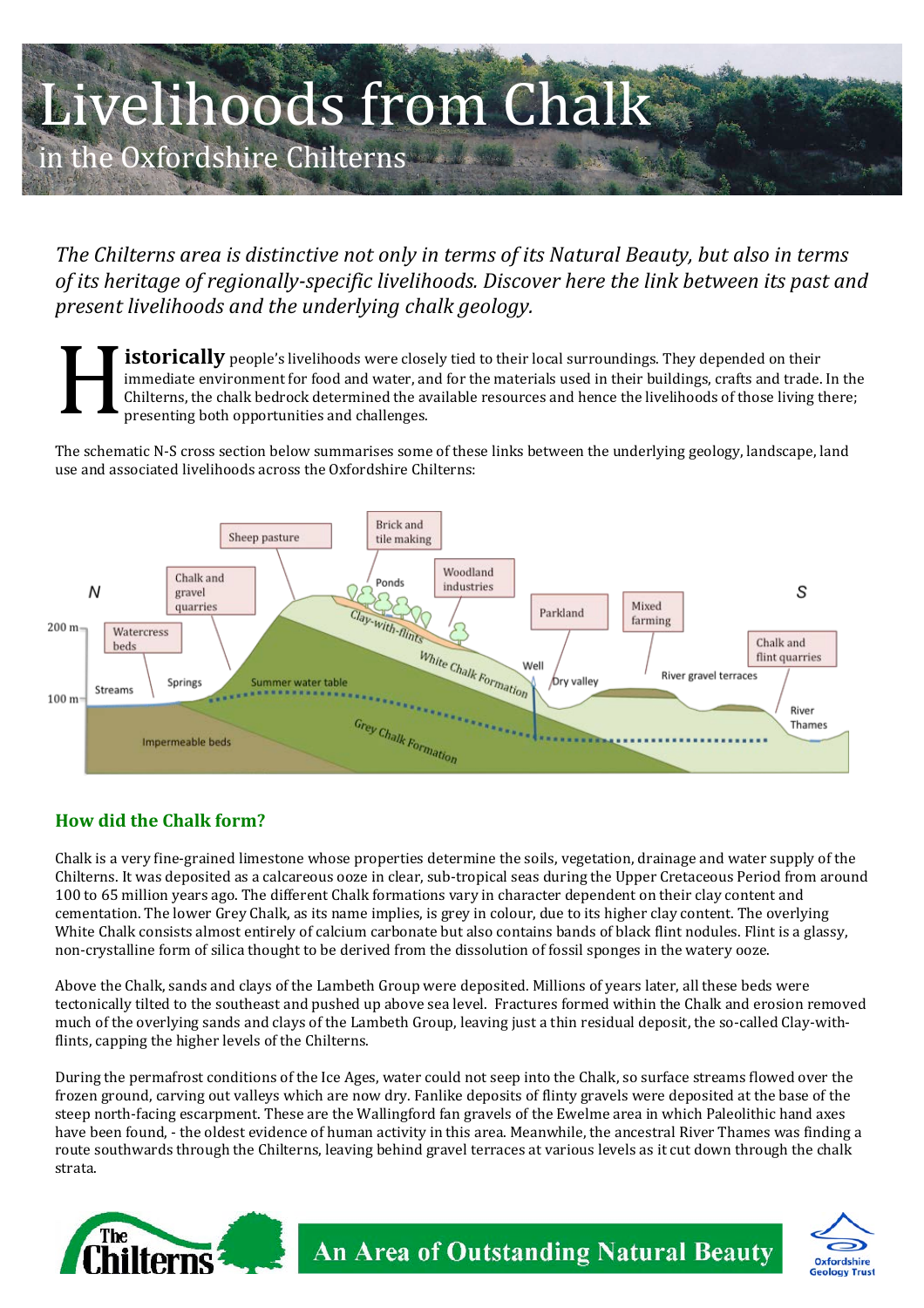### Livelihoods from Chalk in the Oxfordshire Chilterns

#### **Chilterns Water Supply and Settlements**

Chalk is a highly porous rock. About 40% of the rainfall reaching the ground soaks into the chalk, moving downwards through cracks and fissures until it reaches the water table (the level below which the pore spaces are saturated with water). The rest of the water either evaporates, or is taken up by plants.

Human settlements require a reliable water supply. Rainfall over the Chiltern Hills averages over 700mm per year, yet the scarcity of surface streams on the Chalk has historically restricted both settlement and industry. The earliest villages lay either along the Thames, or near springs along the margins of the hills. The parishes of the Thames villages were elongate strips, running up from the river into the hills, thereby incorporating a variety of habitats for different livelihoods. A riverside village often had its corresponding hill hamlet. Thus the parish of Littlestoke on the Thames incorporated the hamlet of Checkendon in the hills.

**Ponds:** Where impermeable surface clays overlie the Chalk, water is retained in ponds at the surface. Thus, in the area of Clay-with-flints, small surface ponds historically provided water for the hill hamlets such as Russell's Water, Cray's Pond, Nettlebed, Woodcote and Checkendon. However these ponds often dried up in times of drought and other sources of water were needed. Water was once hauled up to Woodcote from the River Thames in horse-drawn carts, to be sold at a penny per bucketful!

**Springs:** Water cannot percolate down through the impermeable beds (such as the Gault Clay) underlying the Chalk, so at the base of the Chalk, water flows sideways to emerge as surface springs, most notably along the base of the Chilterns escarpment. These springs enabled the development of spring-line villages (from Wallingford to Chinnor) along the route of the ancient Icknield Way. A variety of industries developed along these chalk streams including milling (with watermills built at Watlington and Ewelme), trout fisheries and, most successfully, watercress cultivation.!

Watercress is considered to be a "natural superfood" and grows best in streams such as those fed by chalk springs, with a regular flow of slightly alkaline water. Many Chilterns villages had watercress beds, but those at Ewelme were the largest, and gained a national reputation. The constant



Pond "The Sea" in former clay pit overlying chalk at Nettlebed



Ewelme watercress beds

temperature of the springwater at 10.3 °C allowed year-round growth. Large-scale cultivation at Ewelme began in 1886 with the construction of a series of 39 cascaded, shallow beds. Commercial production lasted until 1988. Sadly, these beds no longer comply with modern standards of food safety and water purity, and now the "Friends of Ewelme Watercress" Beds" maintain these beds as a thriving wildlife habitat.

**Wells:** For a reliable water supply, villages on the Chiltern uplands needed to sink wells to reach the water table which in some cases could be up to 130m below the surface. At Grey's Court, a well dating from the 12th century was dug to 60 m below the surface. A wooden donkey-operated tread-wheel was built in Tudor times to raise the buckets of water. This can still be seen today.



**This leaflet was produced by Oxfordshire Geology Trust with the support of the Chilterns Conservation Board**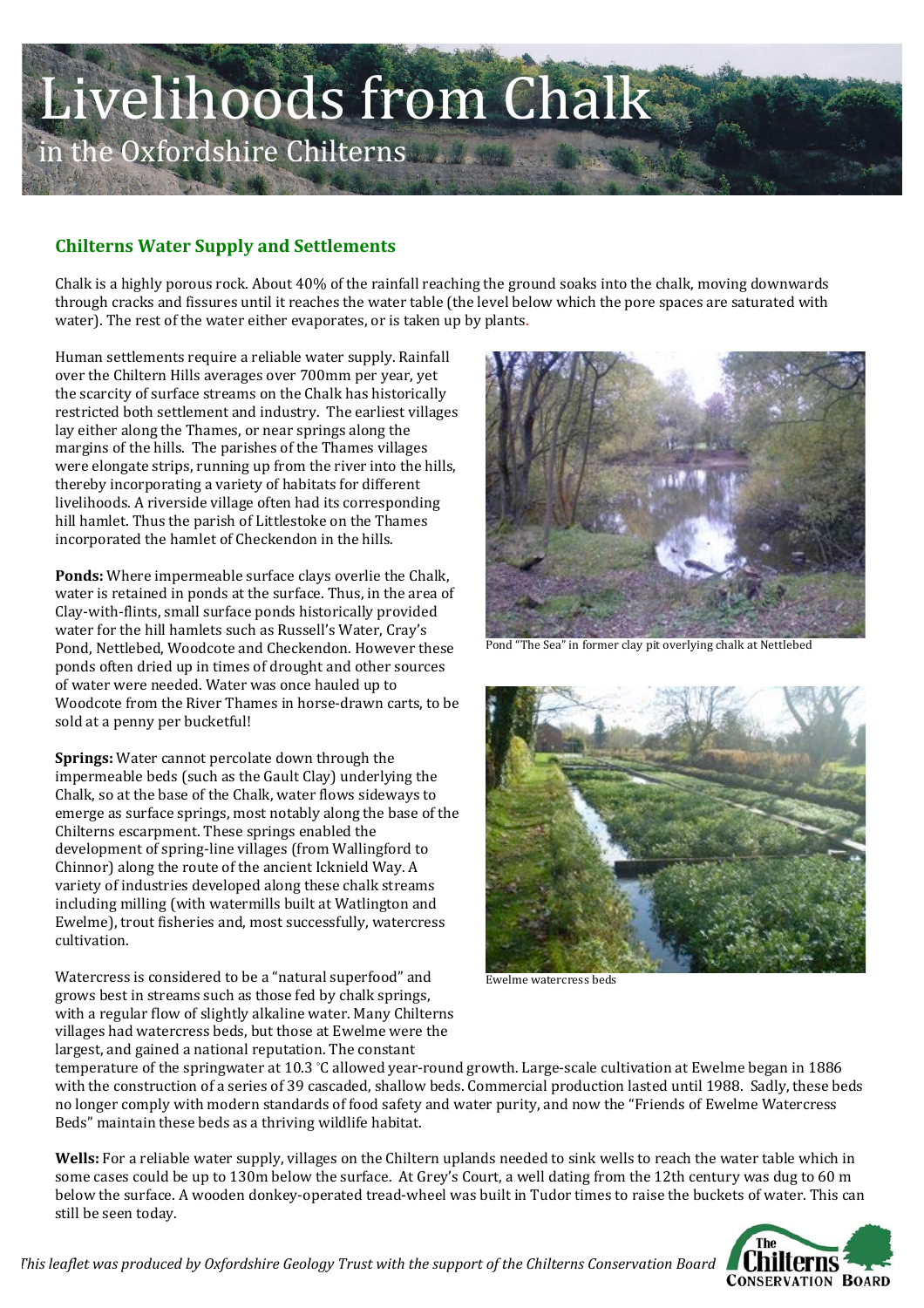## Livelihoods from Chalk

in the Oxfordshire Chilterns

At Stoke Row the famous Maharaja's well was dug to 110m below the surface. It was completed in 1864 and paid for by the Maharajah of Benares. An ornate Mughal-style superstructure protects the winding mechanism, which is surmounted by a

gilded elephant. Some modern, large-diameter boreholes in the chalk can flow at a rate of 125 litres per second due primarily to the presence of fractures in the chalk enhancing its permeability. Piped water now supplies villages throughout the Chilterns and has led to rapid expansion of some of the upland settlements. The population of Woodcote was around 500 until the 1950s, but had grown to 2550 by the year 2000.

The Chalk Aquifer: The Chalk is one of the most important aquifers (underground water storage system) in southern Britain. It supplies 55% of all the UK drinking water abstracted from underground sources. The Chalk layers dip underneath the London Basin, so rainwater falling in the Chilterns also supplies wells in the London area, making an important contribution to the Capital's economy.

### **Agriculture and Land Use**

Soils result from the action of weathering and biological processes on the underlying rocks. Land use reflects soil quality, which varies primarily with the nature of the underlying geology and superficial deposits.

Steep chalk escarpment and valley slopes: Here soils tend to be welldrained but thin and nutrient-poor. Prior to human intervention, the natural vegetation was woodland, but grassland was created from as early as the Bronze Age through woodland clearance, burning, and grazing.



Maharaja's Well

The chalk pastures of these downlands have long been an important resource for grazing sheep (and cattle), but without such grazing the habitat eventually reverts to scrub.



Chalk grassland on escarpment slope at Christmas Common



Beech woodland on Clay-with-flints

Clay-with-flints on the Chilterns uplands: The Clay-with-Flints covering the higher plateau areas of the Chilterns, provides acidic, poorly-drained, reddish clayey soils. The area was originally covered with woodland of native oak, hazel and beech. In medieval times these woods were coppiced to provide timber, firewood and charcoal for local use. During the 16<sup>th</sup> and 17<sup>th</sup> century growth of London, they provided increasing quantities of firewood for the capital.

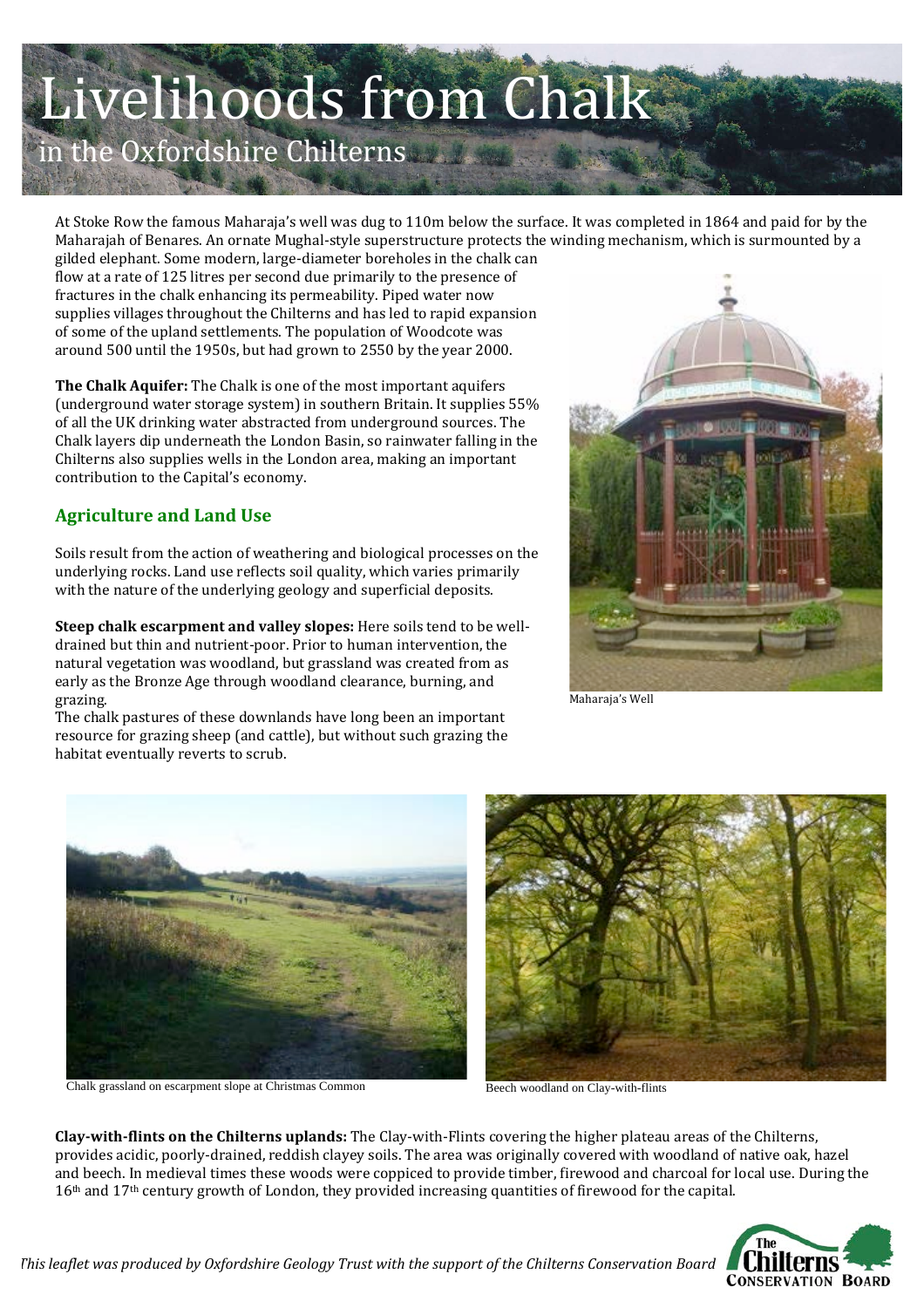### Livelihoods from Chalk in the Oxfordshire Chilterns

However, as coal replaced firewood for domestic use, this trade declined and alternative woodland industries developed,

especially the production of chairs and other turned items. Individuals known as *bodgers* set up camp in the woods to cut and split logs into wooden *billets*. From these they turned the spars and legs for Windsor chairs, using a simple pole lathe. Beech was the preferred timber, and as a result the mixed woodlands were gradually replaced with beech high forest, which became the dominant woodland by the 19th century. Local pubs such as the "Crooked Billet" in Stoke Row served as collection points for billets that were then supplied to furniture workshops in local towns. The 1851 census recorded 43 chair-makes living in Chinnor. However, by the end of the 19<sup>th</sup> century, machine tools had mostly taken over from bodgers. The Oxfordshire Chilterns are still covered with some 30% of woodland.

Cherry orchards were widespread in villages such as Stoke Row. During the 1920s, up to 2 tons of cherries would be carted from the village daily during the season, mainly to the Oxford Market.

Calcareous soils of the valley floors, dip slopes and gravel river terraces: Loamy brown-earth soils with good drainage are the predominant type. These thicker soils support a mixture of arable and livestock farming with scattered woodlands, often managed as part of large estates. Wheat and barley are the most important crops grown, with some oats and oilseed rape.

### **Making use of chalk, flint and clay**

**Quarrying:** Calcium carbonate, the principal component of chalk, is an important industrial raw material. It is a source of the lime used in mortar, plaster, limewash and for improving acid soils. It is also the main input for cement production and many industrial processes.

At Chinnor, chalk was initially quarried as an input to the six beehive-shaped kilns of W. E. Bentons Limeworks, which produced lime from 1909 to 1938. One of these kilns survives as a listed building. From 1919 cement was also produced on an industrial scale. The significant clay content of the Grey Chalk quarried here reduced the need for other input minerals. At their peak the cement works employed 120 workers, but production closed in 1999. This former industrial site has been demolished and is currently being redeveloped as the location for 178 new homes.

The Wallingford Fan Gravels have been quarried from a number of sites in the Ewelme area since the 19<sup>th</sup> Century, but active gravel removal has now ceased. These quarries were taken over in the 1940s by a London company, Grundon, which began a landfill operation in the disused quarries. This major firm's national headquarters remain in Ewelme. its location a consequence of the earlier quarrying history of this site. It is an important local employer.



Owen Dean, the last itinerant Chilterns bodger, at work in 1958 in the beechwoods. Photo courtesy of Chiltern Society Photogroup archive)



Beehive kiln, Chinnor. Photo Quiller Barrett (courtesy of Chiltern Society Photogroup archive)



Les Westcott, formerly employed at the Chinnor cement works, in front of the flooded chalk quarries. Photo by M. Bowker (courtesy of Chiltern Society Photogroup archive)



*This leaflet was produced by Oxfordshire Geology Trust with the support of the Chilterns Conservation Board*